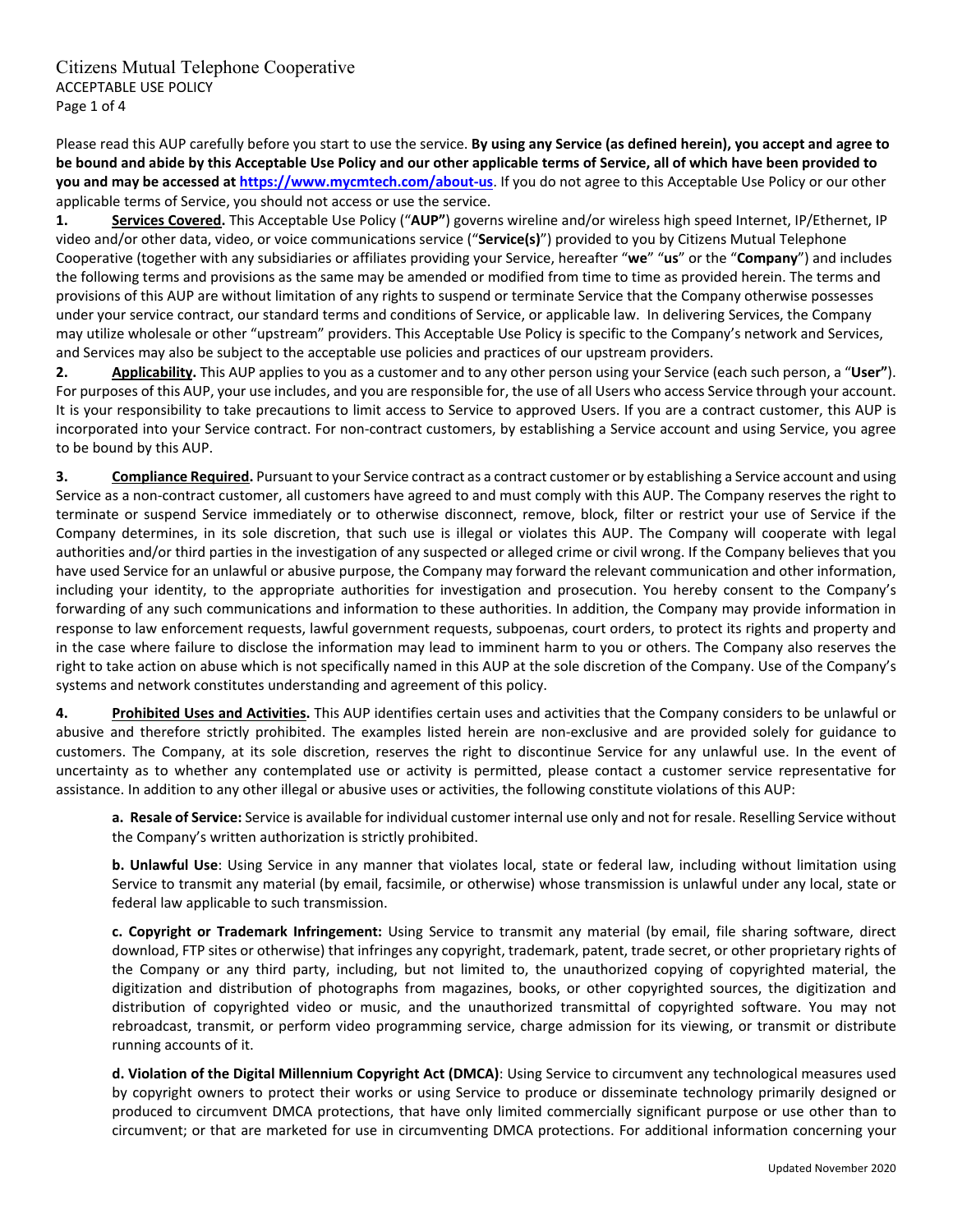rights and responsibilities in connection with reporting or responding to claims of copyright infringement, see *Reporting Claims of Copyright Infringement*, below.

**e. Harm to Minors**: Using Service to harm, or attempt to harm, minors in any way; including but not limited to activities involving child pornography or the sexual exploitation of children.

**f. Threats:** Using Service to transmit any material (by email or otherwise) that illegally threatens or encourages bodily harm or destruction of property.

**g. Harassment and Cyberbullying:** Using Service to transmit any material (by email or otherwise) that unlawfully harasses another.

**h. Fraudulent Activity:** Using Service to make fraudulent offers to sell or buy products, items or Services, or to advance any type of financial scam such as "pyramid schemes," "Ponzi schemes", unregistered sales of securities, securities fraud and "chain letters."

**i. Forgery or Impersonation:** Adding, removing or modifying identifying network, message or article header information in an effort to deceive or mislead is prohibited while using Service. Attempting to impersonate any person by using forged headers or other identifying information is prohibited.

**j. Unsolicited Commercial/Unsolicited Bulk Communications** Using Service to transmit any unsolicited commercial or bulk email, faxes or other communications in violation of applicable federal or state law. Activities that have the effect of facilitating illegal, unsolicited commercial or bulk email, faxes or other communications are prohibited. Using deliberately misleading headers in emails sent to multiple parties is prohibited.

**k. Intentional Network Disruptions and Abusive Activity:** Using Service for any activity that adversely affects the ability of other people or systems to use Service. This specifically but without limitation includes excessive consumption of network or system resources whether intentional or unintentional. This also includes "denial of service" (DoS) attacks against another network host or individual user. Interference with or disruption of other network users, network services or network equipment is prohibited. The transmission of viruses, malware, or engaging in "mail bombing," "chat flooding," cybersquatting, and similar unlawful behavior is also prohibited. Attempting to circumvent user authentication or security of any host, network, or account on the Company's systems or the Internet at large ("cracking"). This includes scanning or probing ports without the consent of the owner of the machine being scanned.

**l. Unauthorized Access:** Using Service to access, or to attempt to access without authority, the accounts of others, or to penetrate, or attempt to penetrate, security measures of the Company's or a third party's computer software or hardware, electronic communications system, or telecommunications system, whether or not the intrusion results in disruption of Service or the corruption or loss of data.

**m. Collection of Personal Data:** Using Service to collect, or attempt to collect, personal information about third parties without their knowledge or consent in violation of applicable state or federal law.

**5. Network Management Practices.** The Company reserves the right to protect its network from harm, which may impact legitimate data flows. The Company reserves the right to limit throughput or amount of data transferred, and to deny or discontinue Service, without notice, to anyone it believes is using an unlimited data plan or feature in any unauthorized or abusive manner or whose usage adversely impacts the Company's network or Service levels. Specific management practices and Service descriptions and disclosure of Service pricing can be obtained by contacting us. You can also find these descriptions and disclosures on our website at: www.mycmtech.com. In addition to this AUP, the Company's broadband Internet access services are subject to the Company's Transparency Statement, the most recent version of which is located at https://www.mycmtech.com/about-us.

**6. Content.** You will be liable for any and all liability that may arise out of the content transmitted by you. You shall assure that your use of Service and content comply at all times with all applicable laws, regulations and written and electronic instructionsfor use. The Company reserves the right to disconnect or suspend your Service and remove your content from Service if the Company determines, in its sole and absolute discretion, that such use or content does not conform with any applicable law, the requirements set forth in this AUP or interferes with the Company's ability to provide Service to you or others. The Company's action or inaction under this Section will not constitute any review, waiver or approval of your usage or content.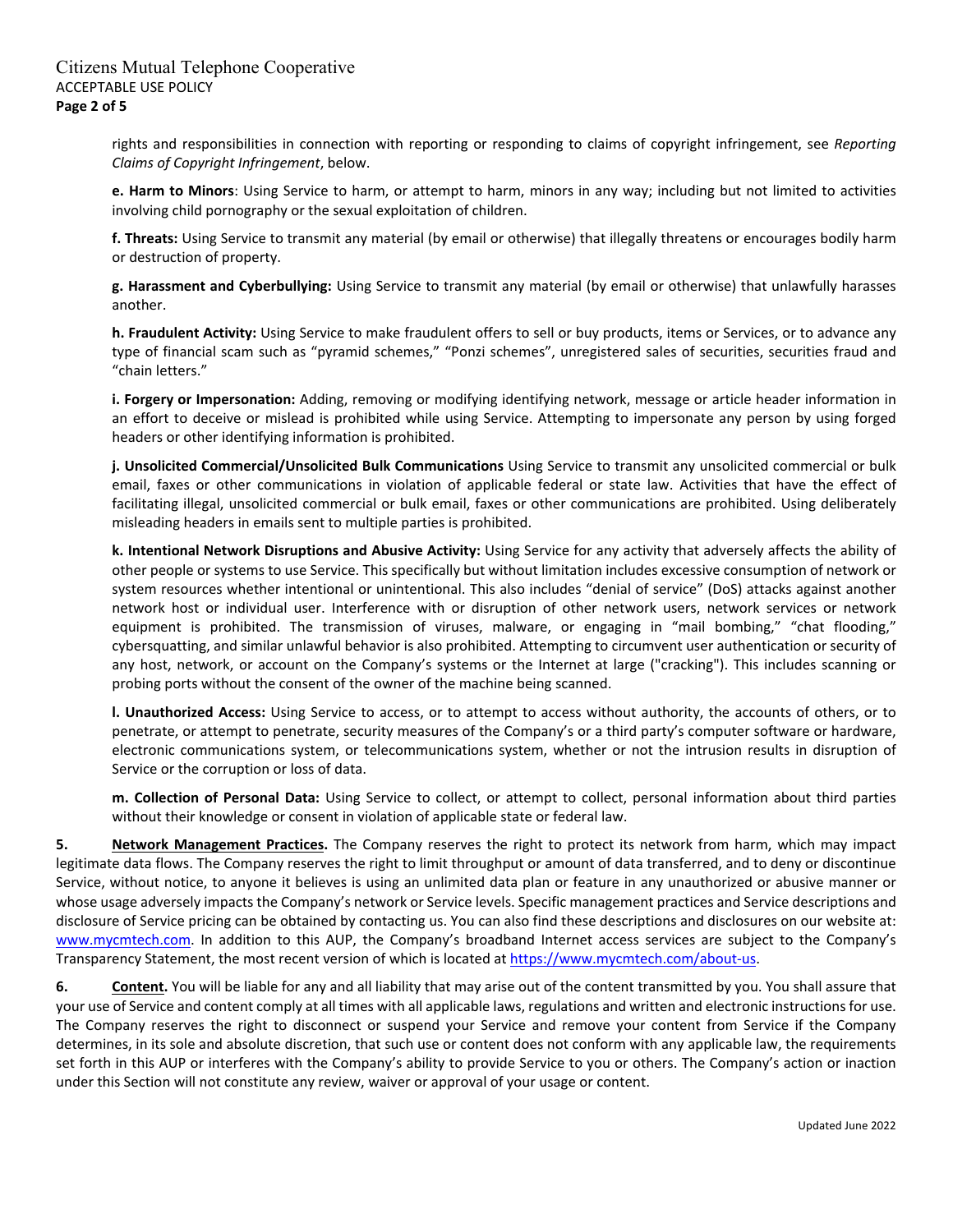**7. Service Monitoring.** The Company is under no obligation to monitor a customer's usage, bandwidth, transmissions and/or content of Service. However, the Company may monitor the usage, bandwidth, transmissions and content of Service periodically to (i) comply with any necessary laws, regulations or other governmental requests or (ii) operate Service properly or to protect itself, its network and its customers and subscribers. The Company reserves the right to modify, reject or eliminate any information residing on or transmitted to its server that it, in its sole discretion, believes is unacceptable or in violation of this AUP or any other terms and provisions applicable to Service.

**8. Domain Name Service**. Keeping registry information updated and accurate is the responsibility of the domain holder and not the Company. Acceptable use of the domain name service does NOT include falsifying or omitting valid domain contact information, including the administrative, technical, zone, and billing contacts. Such usage will result in termination of Service.

**9. Web/FTP Sites.** Acceptable use of the Company's web/FTP space does NOT include: distribution of illegal pornographic or otherwise indecent or offending materials, distribution of restricted software or materials in violation of copyrights or distribution licenses, or any other illegal activity prohibited under Paragraph 4, above.

**10. Theft of Service.** You should notify the Company immediately if you become aware at any time that your Service is being stolen, fraudulently used or otherwise being used in an unauthorized manner. When you provide such notification, you must provide your account number and a detailed description of the circumstances of the theft, fraudulent or abusive use of Service. Failure to do so in a timely manner may result in the disconnection of your Service, additional charges to you, and civil or criminal liability. Until such time as the Company receives notice of the theft, fraudulent use or abusive use, you will be liable for all stolen, fraudulent or abusive use of Service. The Company reserves all of itsrights at law and otherwise to proceed against anyone who uses Service illegally or improperly.

11. **Indemnification**. By signing your Service contract (for contract customers) and/or by activating or using Service (for noncontract customers), you agree to use Service only for authorized, lawful purposes in accordance with this AUP. In addition to being subject to other remedies, liabilities and obligations under law or applicable agreements, you shall defend, indemnify, and hold the Company harmlessfrom any claims, damages, losses, or expenses(including without limitation attorneys' fees and legal costs) incurred in connection with all claims, suits, judgments and causes of action for damages arising from the breach by you or your Users of any provision of this AUP.

**12. Termination of Service.** Access to and use of Service is subject to strict compliance with this AUP and all applicable law and contractual provisions. The Company has the right to terminate access to or use of Service as provided in this this AUP, your Service contract, and our terms of Service, as applicable. If Service is suspended or disconnected for violation of this AUP, you will be responsible for all fees and/or recovery charges associated with termination of Service, as set forth in your service contract or our terms of Service.

**13. Modifications.** The Company may modify the terms and conditions of this AUP in a commercially reasonable manner from time to time and shall provide you notice of such changes by publication on our website, bill message or other commercially reasonable notice. If you continue to use Service after receiving notice of such changes, your continued use of Service will be in accordance with this AUP, as amended.

**14. Survival.** The provisions of this AUP that by their sense and context are intended to survive the discontinuance or disconnection of your use of Service shall survive such discontinuance or disconnection.

**15. Governing Law.** This AUP and the relationship between you and the Company shall be governed by and construed in accordance with the substantive laws of the State of Iowa, without regard to the principles of conflict of law.

**16. No Waiver of Rights.** The Company'sfailure to exercise or enforce any right under or provision of this AUP shall not constitute a waiver of such right or provision.

**17. Severability.** If any part or provision of this AUP is legally declared invalid or unenforceable, that part or provision will be construed consistent with applicable law as nearly as possible, and the remaining parts and provisions will remain in full force and effect. Such invalidity or non‐enforceability will not invalidate or render unenforceable any other part or provision of this AUP.

**18. Applicability to Attached Sites.** Sites directly attached to our Internet backbone are expected to adhere to this AUP. The account owner is responsible for educating site users on acceptable use policies. Violations of the AUP by directly attached sites will be referred to the account owner for resolution. The account owner will be held responsible for any violations of the AUP.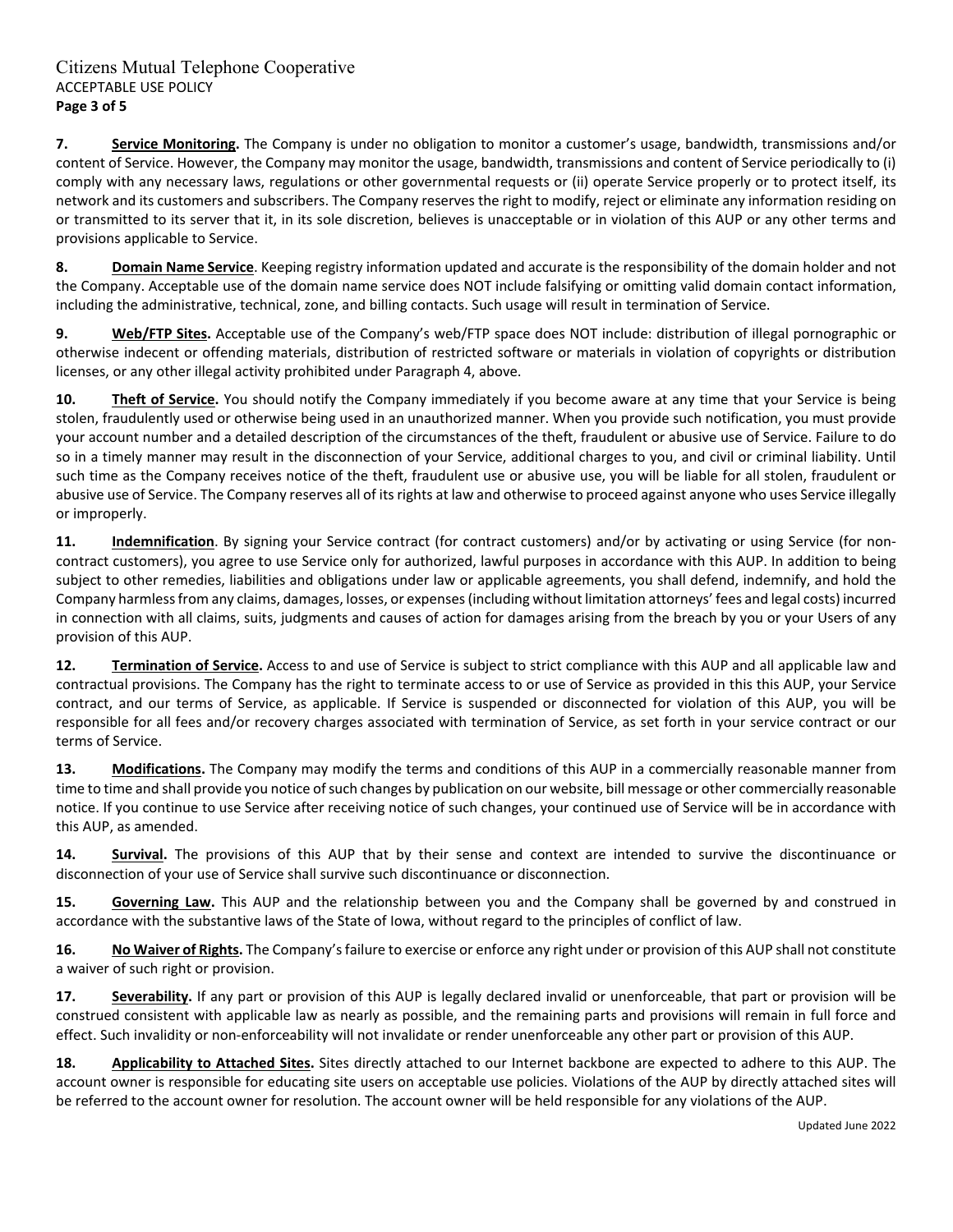**19. Applicability to Wi‐Fi Hotspots**. If your agreed terms of Service permit establishing one or more Wi‐Fi Hotspots, this AUP applies to the use of such Service. Without limiting the preceding, (a) you may not resell Service and (b) you are responsible for compliance with this AUP, including compliance of all Users.

**20. Reporting Claims of Copyright Infringement.** We take claims of copyright infringement seriously. We will respond to notices of alleged copyright infringement that comply with applicable law. If you believe a User of this service has infringed your copyright, you may report the alleged violation by submitting notification to our Copyright Agent that satisfies the requirements of the DMCA (designated below). In accordance with the Online Copyright Infringement Liability Limitation Act of the Digital Millennium Copyright Act (17 U.S.C. § 512) ("**DMCA**"), the written notice (the "**DMCA Notice**") must include substantially the following:

- Your physical or electronic signature.
- Identification of the copyrighted work you believe to have been infringed or, if the claim involves multiple works on the Website, a representative list of such works.
- Identification of the material you believe to be infringing in a sufficiently precise manner to allow us to locate that material.
- Adequate information by which we can contact you (including your name, postal address, telephone number, and, if available, email address).
- A statement that you have a good faith belief that use of the copyrighted material is not authorized by the copyright owner, its agent, or the law.
- A statement that the information in the written notice is accurate.
- A statement, under penalty of perjury, that you are authorized to act on behalf of the copyright owner.

Our designated copyright agent to receive DMCA Notices is:

Vince Tyson 114 West Jefferson Street, Bloomfield, IA 52537

If you fail to comply with all of the requirements of Section 512(c)(3) of the DMCA, your DMCA Notice may not be effective.

Copyright owners may use their own notification of claimed infringement form that satisfies the requirements of Section 512(c)(3) of the U.S. Copyright Act. Under the DMCA, anyone who knowingly makes misrepresentations regarding alleged copyright infringement may be liable to Company, the alleged infringer, and the affected copyright owner for any damages (including costs and fees) incurred in connection with the removal, blocking, or replacement of allegedly infringing material under Section 512(f) of the DMCA.

#### Counter‐Notification Procedures

If you believe that material you posted on the Website was removed or access to it was disabled by mistake or misidentification, you may file a counter‐notification with us (a "**Counter‐Notice**") by submitting written notification to our copyright agent designated above. Pursuant to the DMCA, the Counter‐Notice must include substantially the following:

- Your physical or electronic signature.
- An identification of the material that has been removed or to which access has been disabled and the location at which the material appeared before it was removed or access disabled.
- Adequate information by which we can contact you (including your name, postal address, telephone number, and, if available, email address).
- A statement under penalty of perjury by you that you have a good faith belief that the material identified above was removed or disabled as a result of a mistake or misidentification of the material to be removed or disabled.
- A statement that you will consent to the jurisdiction of the Federal District Court for the judicial district in which your address is located (or if you reside outside the United States for any judicial district in which the Website may be found) and that you will accept service from the person (or an agent of that person) who provided the Website with the complaint at issue.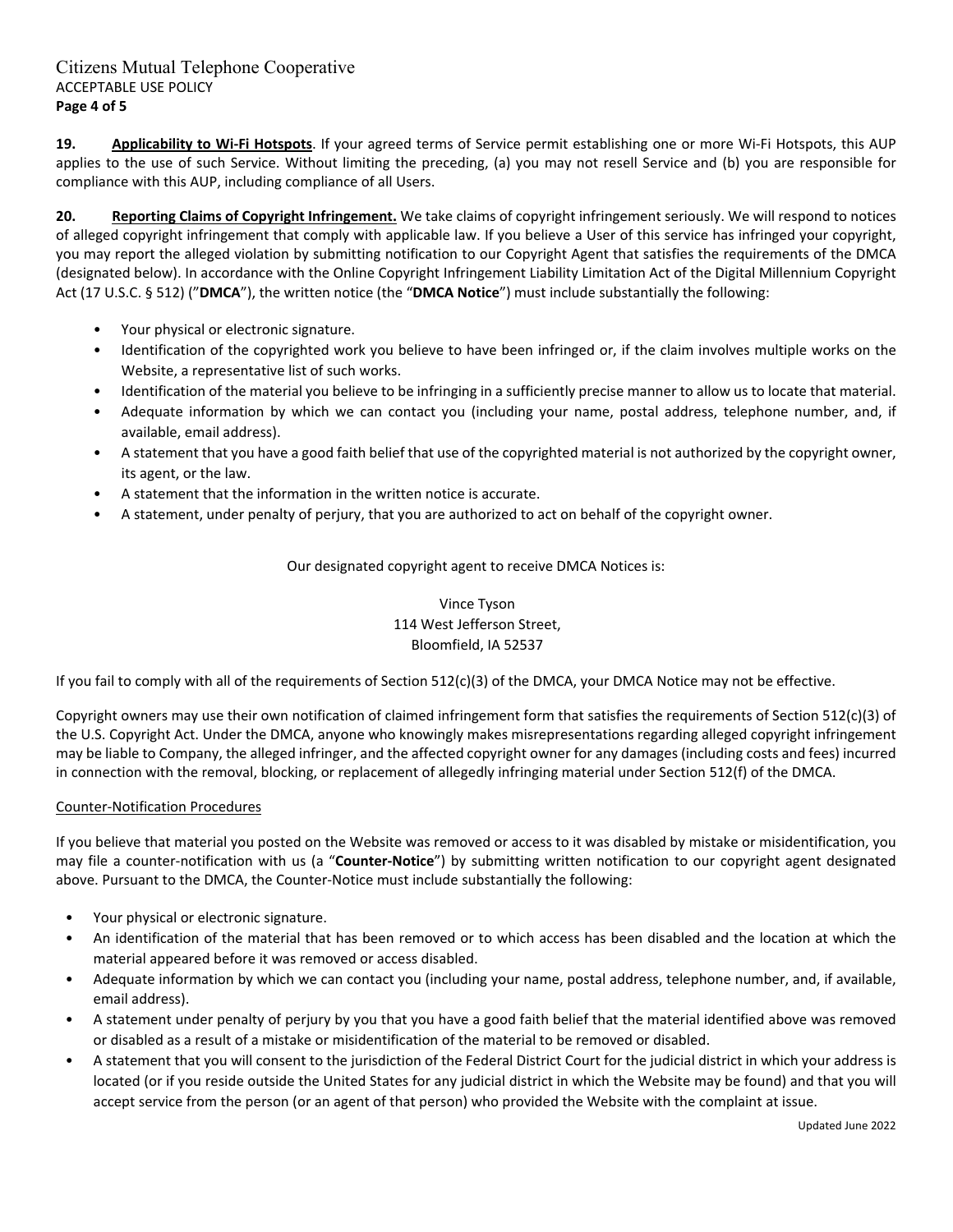# Citizens Mutual Telephone Cooperative ACCEPTABLE USE POLICY **Page 5 of 5**

Upon receipt of a Counter Notice, Company shall promptly provide the complaining party with a copy of the Counter‐Notice and inform the party we will replace the removed material or cease disabling access to it within 10 business days. The DMCA allows us to restore the removed content no less than 10, but not more than 14 business days after receipt of the Counter-Notice, if the party filing the original DMCA Notice does not file a court action against you.

Please be aware that if you knowingly materially misrepresent that material or activity on the Website was removed or disabled by mistake or misidentification, you may be held liable for damages (including costs and attorneys' fees) under Section 512(f) of the DMCA.

#### Repeat Infringers

It is our policy in appropriate circumstances to disable and/or terminate the accounts of users who are repeat infringers. For additional information concerning termination of accounts due to DMCA violations, see *DMCA Termination*, below.

**21. DMCA Termination.** It is the Company's policy to comply with the "safe harbor" provisions for Internet Service Providers set forth in the DMCA. Without limiting any other rights or remedies available to any copyright owner or of the Company under this AUP or applicable law, the Company may terminate Service for repeated and willful violations of the DMCA.

**21A. Termination of Service (Residential Accounts).** The Company will suspend or disconnect Service if four (4) DMCA offenses are recorded on a residential account in any twelve (12) month period. Service will be suspended or disconnected for a minimum period of 12 months. If Service is suspended or disconnected under this Section, you will be responsible for all fees and/or recovery charges associated with termination of Service, as set forth in our Terms and Conditions of Service.

**21B. Termination of Service (Business Accounts).** The Company will suspend or disconnect Service if any DMCA offenses are recorded on a business account. Service will be suspended or disconnected for a minimum period of 12 months. If Service is suspended or disconnected under this Section, you will be responsible for all fees and/or recovery charges associated with termination of Service, as set forth in our Terms and Conditions of Service.

**22. Redress Options**. If you have questions, concerns or inquiries regarding this AUP or customer redress options, please contact the Company via phone at: (641) 664‐2074 or email at info@mycmtech.com.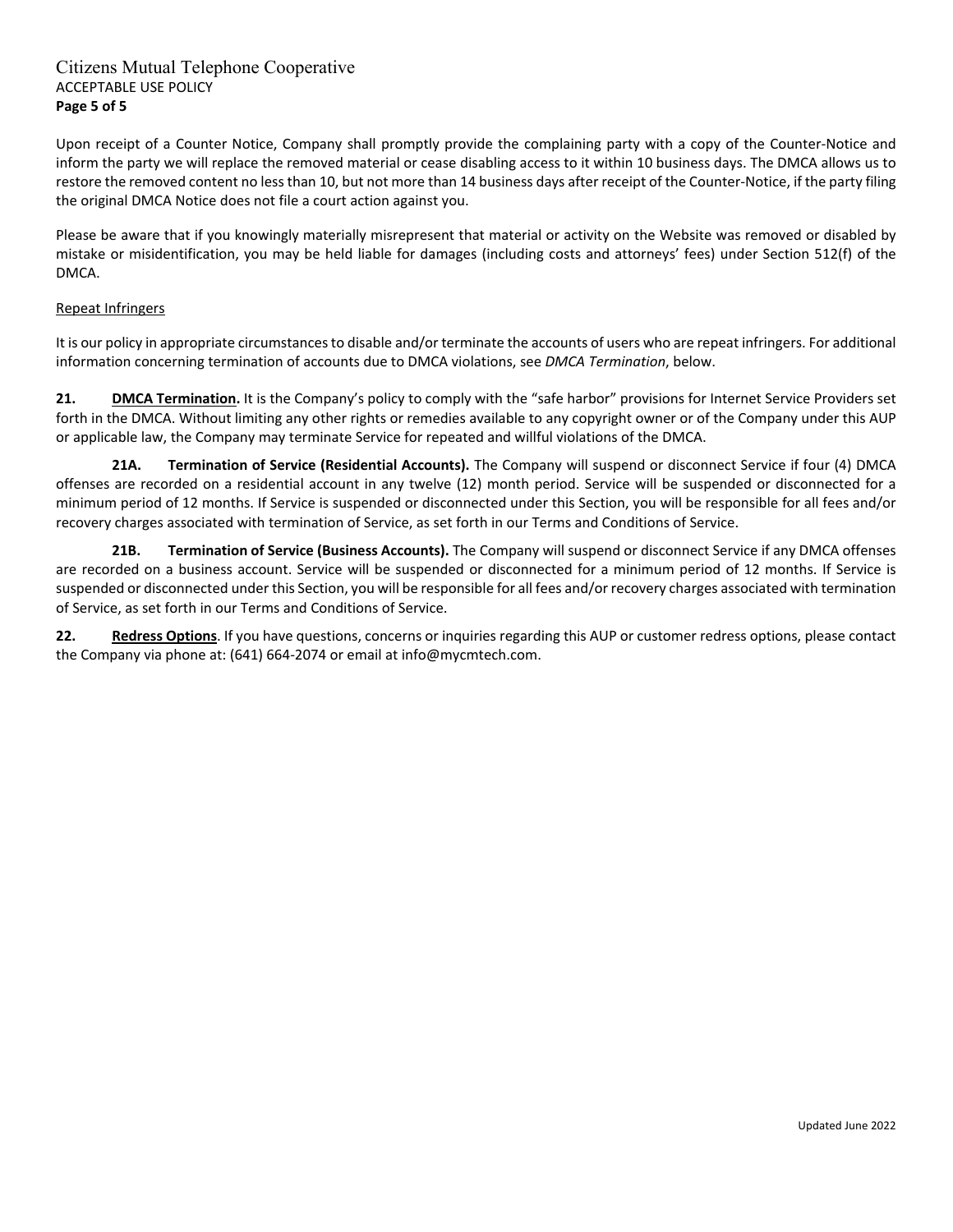Citizens Mutual Telephone Cooperative TRANSPARENCY STATEMENT Page **1** of **4**

As an Internet service provider ("ISP") Citizens Mutual Telephone Cooperative ("we," "us" or the "**Company**") invests significant resources to bring Internet access to our customers and strives to provide customers an optimum online experience that enables them to access all available and lawful online content and services. The purpose of this document is to disclose information regarding the Company's network management practices, performance, and commercial terms of its broadband Internet access service, sufficient for consumers to make informed choices regarding use of such services and for content, application, service, and device providers to develop, market, and maintain Internet offerings, consistent with applicable federal regulations.

In delivering broadband Internet access services, we may utilize wholesale or other "upstream" providers. This Transparency Statement is specific to the Company's network and network management practices, and services may also be subject to the network performance and network management policies and practices of our upstream providers.

# **NETWORK MANAGEMENT PRACTICES**

General. High‐speed bandwidth and network resources are limited and managing the network is essential to promote the use and enjoyment of the Internet by all of our customers. The Company is committed to providing the best online experience possible for all of its customers and uses reasonable network management practices to ensure that our services are used in ways that are consistent with the specifications of a shared network. The network management practices used by the Company are consistent with industry standards. For example, we use tools and practices to reduce the negative effects of spam, viruses or other harmful code or content, security attacks, network congestion, and other risks and degradations of the service. By engaging in reasonable and responsible network management, the Company can deliver the best possible broadband Internet experience to all of its customers.

The primary features of the Company's network management practices are:

- **We do not block, throttle, or inhibit any lawful content, specific applications or classes of applications.**
- **We do not restrict the types of devices that can be connected to its network.**
- **We do not engage in paid prioritization or affiliated prioritization.**

Congestion Management. The Company proactively monitors its network on a continual basis to determine if an area of congestion could occur, and if areas of possible congestion are identified, may make network improvements or prior to any congestion occurring. These network improvements may include: the addition of network hardware or network segregation to accommodate additional traffic. If a period of congestion occurs, customers may experience things like: longer times to download or upload files, surfing the Web may seem somewhat slower, or playing games online may seem somewhat sluggish. The Company does not manage congestion based on the online activities, protocols or applications an individual customer uses; it only focuses on the areas with the heaviest usage and works to alleviate any congestion prior to any customer impact. The purpose is to eliminate periods of congestion as quickly as possible.

Application or Content Specific Behavior. The Company does not discriminate against particular types of lawful online content. The Company provides its customers with full access to all the lawful content, services, and applications that the Internet has to offer. However, we are committed to protecting customers from spam, phishing, and other unwanted or harmful online content and activities. In that connection, we use industry standard tools and generally accepted practices and policies to help ensure that our customers are protected from unwanted or harmful content and activities. The Company's use of these tools, techniques and policies help to identify and restrict certain harmful and unwanted online content, such as spam or phishing Web sites. In other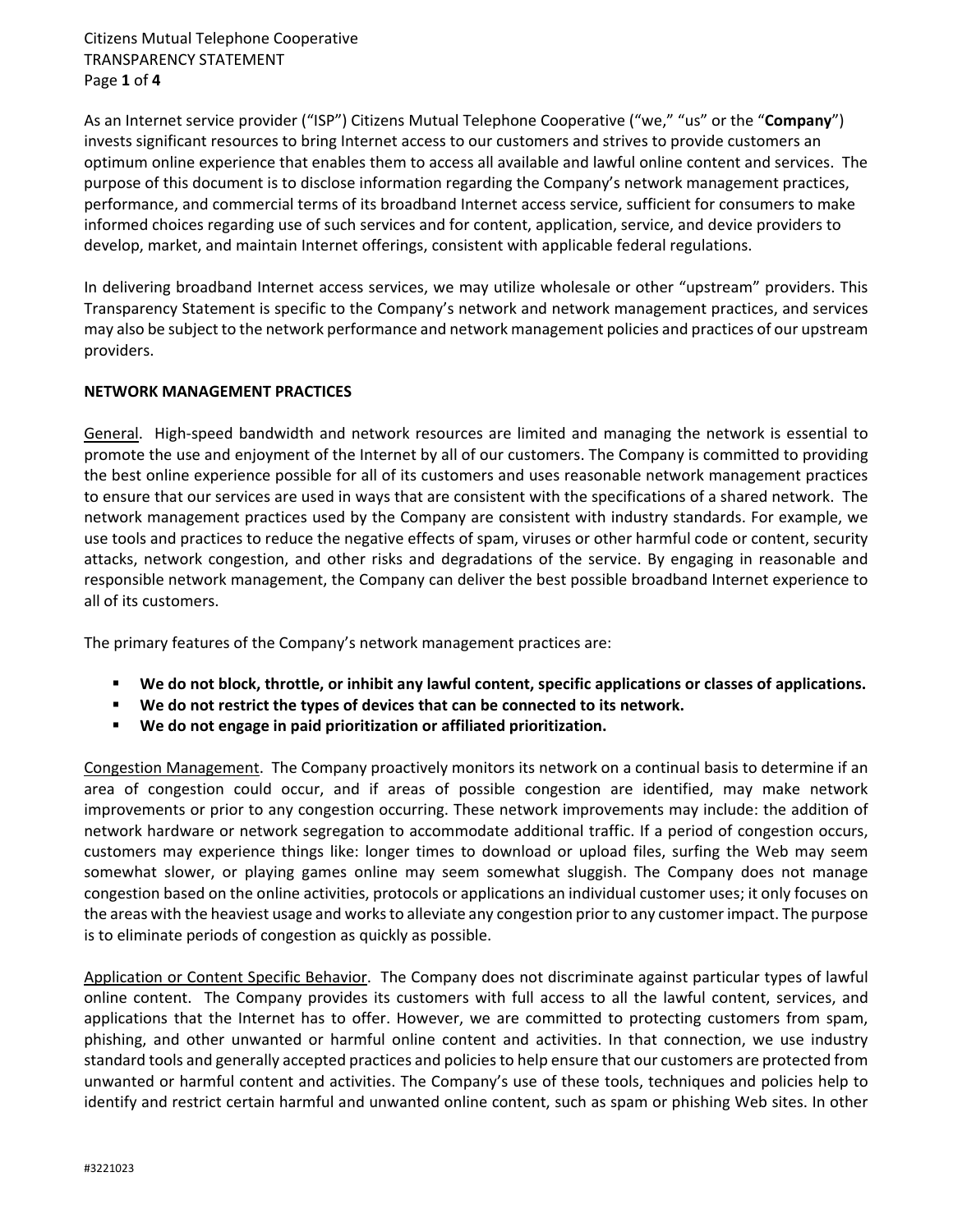#### Citizens Mutual Telephone Cooperative NETWORK MANAGEMENT POLICY **Page 2 of 4**

cases, these tools, techniques and policies may permit customers to identify certain content that is not clearly harmful or unwanted, such as bulk email or Web sites with questionable security ratings and enable those customers to inspect the content further if they want to do so.

Device Attachments. The Company allows for customer owned equipment to be used on the network, so long as such devices do not interfere with the Company's network or our ability to provide the services. In any, case customer‐owned devices are not supported or managed by the Company.

Security. The Company (directly or via upstream providers) employs a number of practices to help prevent unwanted communications such as spam as well as protect the security of our customers and network. These practices may include: limiting the number of login, SMTP, DNS, and DHCP transactions per minute (at levels far above "normal" rates) that customers can send to servers in order to protect them against Denial of Service (DoS) attacks and blocking ports that commonly used to send spam, launch malicious attacks, or steal a customer's information, (for example, SQL exploits and Microsoft communication protocol ports). We do not make detailed disclosures concerning these practices in order to better maintain the effectiveness of these defensive measures, which ensure that these critical services are available for all of our customers. In addition, The Company conducts several security initiatives, and offers security tools for our customers, such as DoS monitoring and virus scanning software.

# **SERVICE PERFORMANCE**

Service Technologies. The Company provides broadband Internet access utilizing fiber, coaxial, copper and wirelessservice technologies. Speed and other performance characteristics may vary based on service technology, and not all service technologies are available in all locations.

Advertised Speeds. The Company provides residential and business customers with a variety of high speed Internet service packages, including the service packages and performance tiers identified in "Commercial Terms" below. The Company advertises its speeds as "up to" a specific level based on the tier of service to which a customer subscribes, and engineers its network to ensure that its customers can enjoy the speeds to which they subscribe. However, the Company does not guarantee that a customer will actually achieve those speeds at all times. In the absence of purchasing an expensive, dedicated Internet connection, no ISP can guarantee a particular speed at all times to a customer.

Actual Speeds and Latency. The "actual" speed that a customer will experience while using the Internet depends upon a variety of conditions, many of which are beyond the control of any ISP. These conditions include:

- Performance of a customer's computer or device, including its age, processing capability, its operating system, the number of applications running simultaneously, and the presence of any adware and viruses. You should make sure you are running the most up‐to‐date operating system your computer or other Internet connected device can handle (with all available patches installed) to maximize your connection speeds.
- Type of connection between a customer's computer and modem. If there is a wireless router between your modem and your Internet connected device, the connection speed you experience can often be slower than direct connections into a router or modem, and depends on the model and configuration of the router that you use. Certain routers are able to pass data to your Internet connected device more quickly than others. Wireless connections also may be subject to greater fluctuations, interference and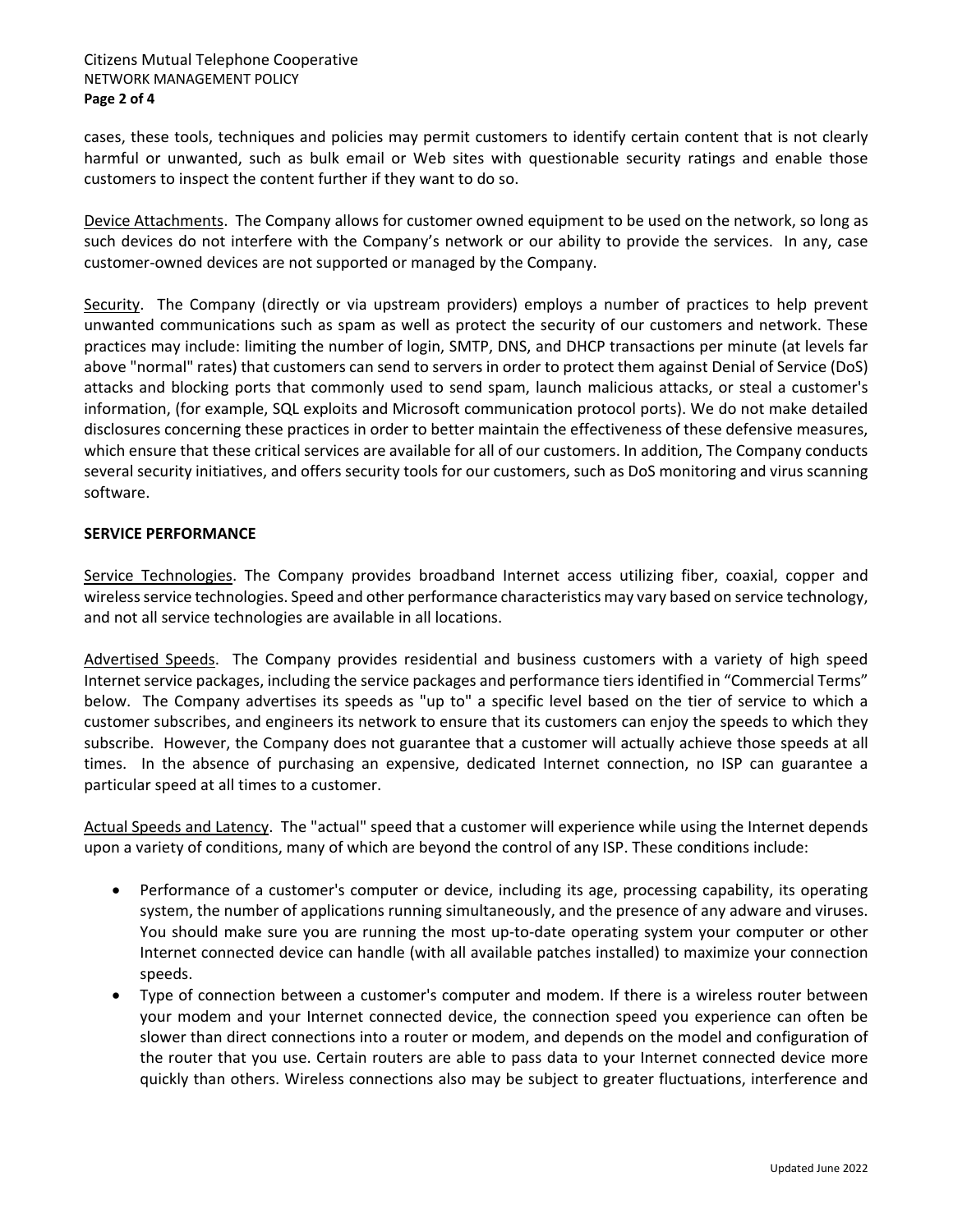congestion. Wireless modem connections used with higher speed tiers may be particularly impacted, as many wireless connections do not perform at the speeds delivered by these tiers.

- The distance packets travel (round trip time of packets) between a customer's computer and its final destination on the Internet, including the number and quality of the networks of various operators in the transmission path. The Internet is a "network of networks." A customer's connection may traverse the networks of multiple providers before reaching its destination, and the limitations of those networks will most likely affect the overall speed of that Internet connection.
- Congestion or high usage levels at the website or destination. If a large number of visitors are accessing a site or particular destination at the same time, your connection will be affected if the site or destination does not have sufficient capacity to serve all of the visitors efficiently.
- Gating of speeds or access by the website or destination. In order to control traffic or performance, many websites limit the speeds at which a visitor can download from their site. Those limitations will carry through to a customer's connection.
- The performance of modems or other equipment installed at your premises. Modem performance may degrade over time, and certain modems are not capable of handling higher speeds. Our highest speed services may be particularly impacted by computer and communications limitations. We encourage you to promptly contact customer service if you have any concerns about your modem performance or speed capabilities.

Real Time Applications. The Company offers a variety of service packages, with different speeds. For each of these packages, the Company utilizes service technologies with latency characteristics suitable for real-time applications such as voice communication or video streaming services.

Customer Speed Test. The Company offers its customers to the ability to test the speeds that they are receiving on the Company's network from the customer's computer to a test site on the Company's network. Simply go to the speed test site for your service location to test your connection at: http://aureon.speedtestcustom.com/. Please note that this and other commercially available speed tests are dependent on several of the factors outlined above, especially the customer's own Wi‐Fi network. Therefore, these tests do not necessarily reflect the performance of the Company's network alone.

# **COMMERCIAL TERMS**

Service Packages. The Company offers a variety of service packages, which include pricing for Internet services that vary depending upon the plan and whether the services are bundled with one or more of our other service offerings. Please see below for monthly pricing information for our currently available service packages:

| <b>Residential Plans:</b> | Upload                                       | Download | Price |
|---------------------------|----------------------------------------------|----------|-------|
|                           | 6 Mg                                         | 6 Mg     | 44.95 |
|                           | <b>*No Longer Available To New Customers</b> |          |       |
|                           | 100 Mg                                       | 100 Mg   | 70.00 |
|                           | 500 Mg                                       | 100 Mg   | 80.00 |
|                           | 1 Gig                                        | 1 Gig    | 90.00 |